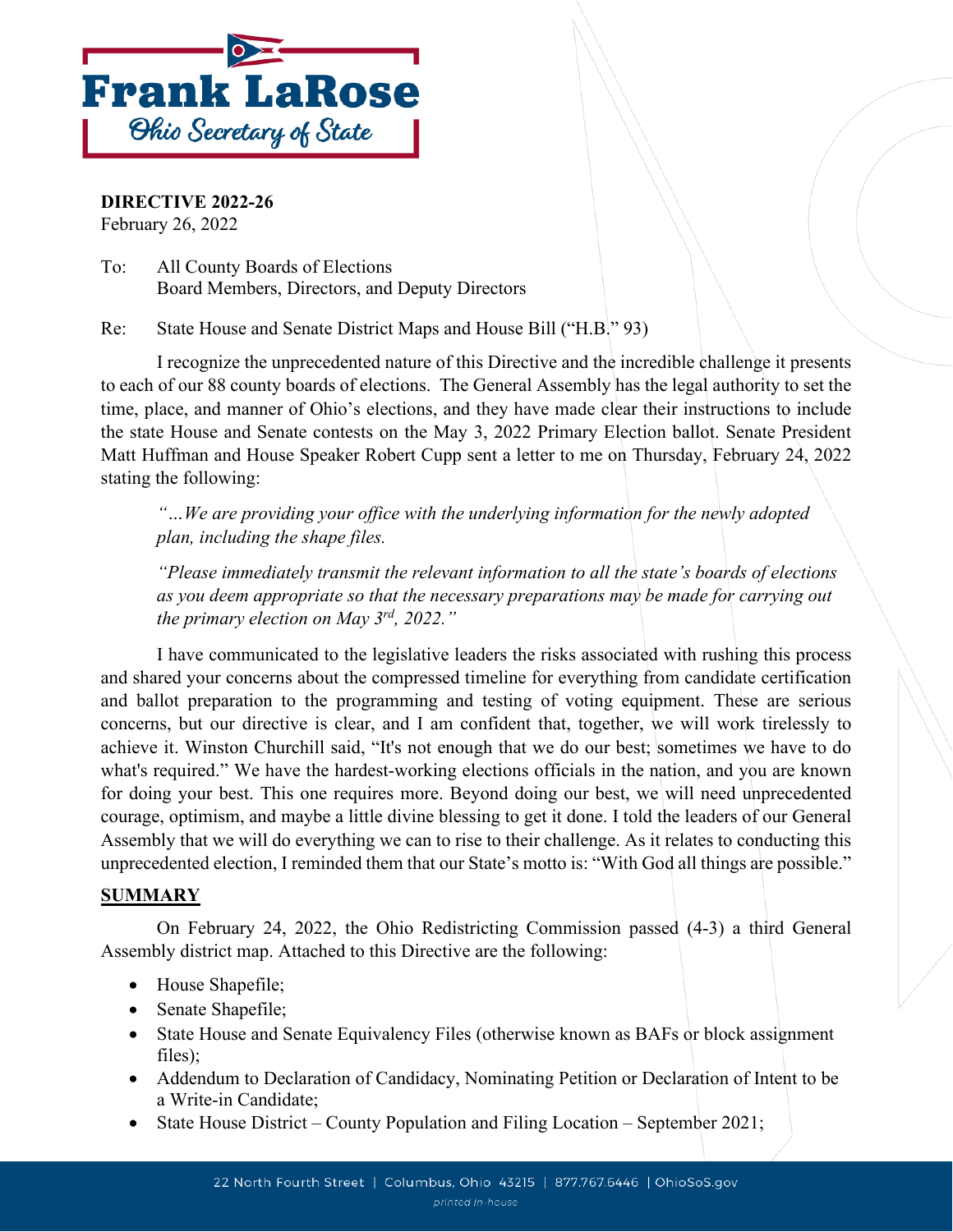- State House District County Population and Filing Location January 22, 2022;
- State House District County Population and Filing Location February 24, 2022;
- State Senate District County Population and Filing Location September 2021;
- State Senate District County Population and Filing Location January 22, 2022;
- State Senate District County Population and Filing Location February 24, 2022;
- U.S. House District County Population and Filing Location –S.B. 258; and
- Letter from Senate President Huffman and House Speaker Cupp to Secretary LaRose, February 24, 2022.

Governor DeWine signed H.B. 93 into law on January 28, 2022 enacting many temporary law changes to the requirements for the 2022 primary election. Ultimately, the Ohio Redistricting Commission needed to adopt a new district plan a few weeks later. This Directive provides guidance on how to apply the temporary law provisions from H.B. 93 to the third set of General Assembly district maps. Please know that my Office is actively working with the General Assembly to develop additional temporary law changes to account for this incredibly compressed timeline, including providing additional funding for the county boards of elections. My Office has also filed with the Department of Defense and Federal Voter Assistance Program a UOCAVA waiver pursuant to 52 U.S.C. 20302(g) for the May 3, 2022 Primary Election.

Additionally, decisions in ongoing litigation<sup>[1](#page-1-0)</sup> may render some or all of this Directive moot. In that event, my Office will issue additional instruction. As you know, the redistricting process has been the subject of much litigation. This Directive is not contrary to any order of the Ohio Supreme Court, nor should it be construed as such. This new General Assembly district plan adopted by the Ohio Redistricting Commission was filed with my office and is presumed valid. If there is additional litigation over this new district plan, the outcome of that litigation will be that the new plan is either valid or invalid. Because of the severe time constraints under which we are operating to hold Ohio House and Ohio Senate primary races with the May 3, 2022 Primary Election, we must begin preparations for those elections immediately in the anticipation that the Court will uphold the new plan. Obviously, if a few weeks from now the Court rules that the new plan is invalid, it will not be possible to conduct Ohio House and Ohio Senate primary elections with the May 3, 2022 Primary Election.

The Ohio Supreme Court issued a briefing schedule requiring that objections, if any, to the General Assembly maps submitted on February 25, 2022 by the Ohio Redistricting Commission be filed by 9 a.m. on Monday, February 28, 2022 and granted the Commission three days (Thursday, March 3, 2022) after the objections are filed to respond.

## **INSTRUCTIONS**

## **I. FEBRUARY 24, 2022 GENERAL ASSEMBLY DISTRICT MAP AND LEGAL DESCRIPTIONS**

On February 24, 2022, the Ohio Redistricting Commission passed a General Assembly district plan. Shortly thereafter, Senate President Matt Huffman and House Speaker Bob Cupp sent a letter

<span id="page-1-0"></span><sup>1</sup> *Simon, et al. v. DeWine*, et. al, N.D. Ohio No. 4:21-cv-02267-JRA, *League of Women Voters of Ohio v. Ohio Redistricting Comm*., Slip Opinion No. 2022-Ohio-65, and *Adams v. DeWine*, Slip Opinion No. 2022-Ohio-89.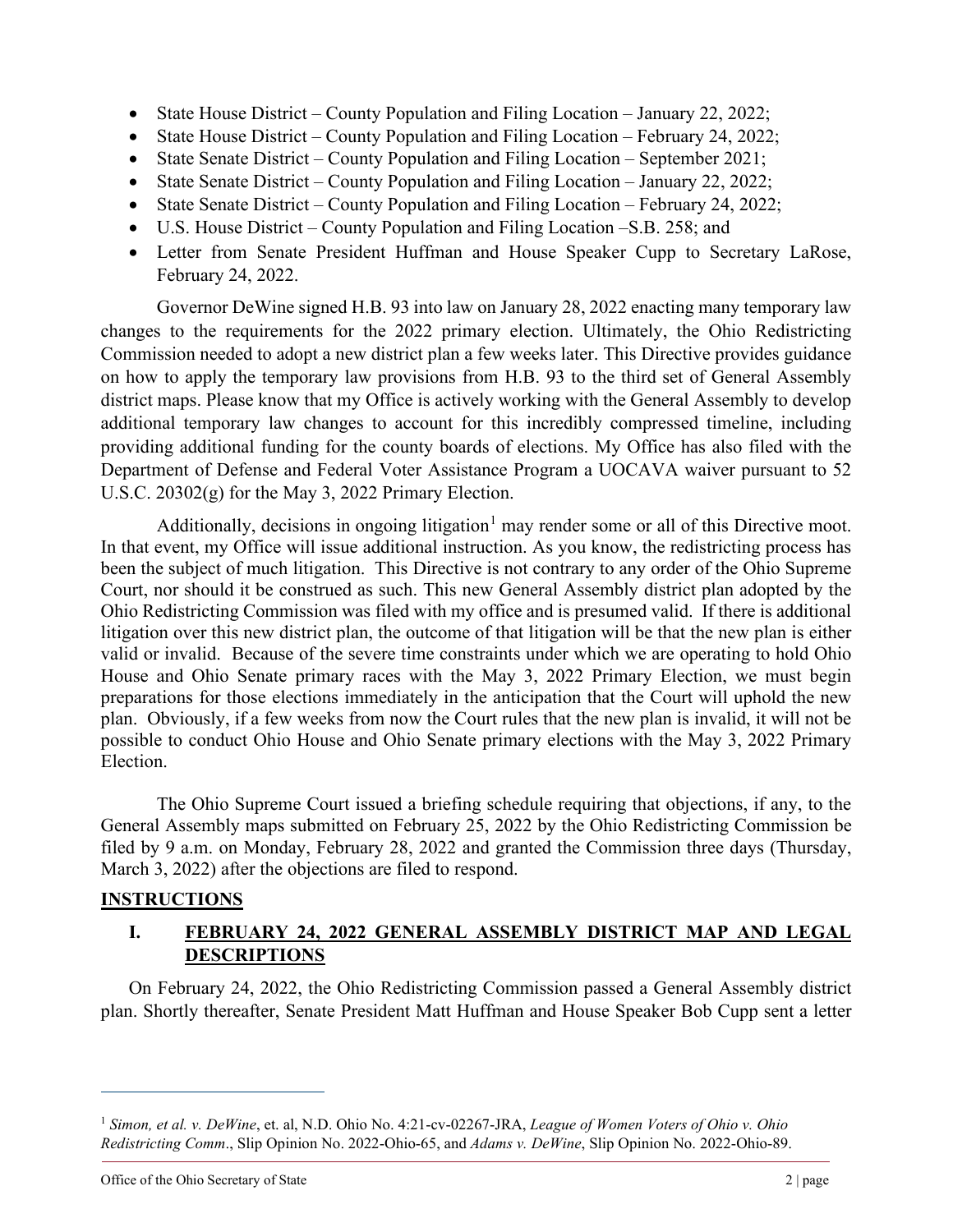directing me to immediately transmit the relevant information to all boards of elections "so that the necessary preparations may be made for carrying out the primary election on May 3, [2](#page-2-0)022.<sup>"2</sup>

As such, given the incredibly unfortunate impact that redistricting litigation has had on the election calendar and our ability to administer an election in a manner that will inevitably lead to the best chances of success, all boards must immediately begin the process of reprogramming their voter registration systems with the February 24, 2022 General Assembly district maps.

The State House and Senate district shapefiles, and equivalency files accompany this Directive. My Office is waiting for the House and Senate legal descriptions from the General Assembly. We will forward those to you as soon as we receive them. However, boards and members of the public may find the most updated district maps at [OhioSoS.gov/Districts.](https://www.ohiosos.gov/elections/ohio-candidates/district-maps/)

Boards cannot verify or certify candidate petitions until the reprogramming of the voter registration system is complete. Whenever an area included in a district is less than a county, the legal description is a political subdivision, such as city, village, township, municipal ward, or precinct and portions thereof. The descriptions are based on boundaries as they existed when the data was collected by Ohio University. If the board of elections changed precinct boundaries or if there were municipal ward boundary changes or annexations in the past year, the board needs to consider that the new assignments were made based on previous data. For example, if the board combined Precinct A and C into a new Precinct A, and Precinct A is listed in the legal description, then it is referring to the old Precinct A portion of the new Precinct A.

## **II. 2022 PRIMARY ELECTION DEADLINES**

Pursuant to H.B. 93, the 2022 primary election filing deadline was **February 2, 2022** for all candidates *other* than those for U.S. House.

H.B. 93 also permits the Secretary of State to adjust deadlines pertaining to the administration of the May 3, 2022 primary election *except* for the following: [3](#page-2-1)

- The deadline to file a declaration of candidacy, declaration of candidacy and petition, or declaration of intent to be a write-in candidate;
- The deadline to certify a ballot issue or question to the election officials or to file a petition with the election officials to place a question or issue on the ballot at the May 3, 2022 primary election or a special election on that date;
- The UOCAVA deadline Unless the Secretary of State obtains a waiver pursuant to 52 U.S.C.  $20302(g)$  for the May 3, 2022 primary election; and
- Any deadline that, under Ohio law, falls on or after April 3, 2022.

The Secretary submitted a UOCAVA waiver request to the Department of Defense and Federal Voting Assistance Program. We will keep you informed on the outcome of that request.

Therefore, the certification and protest deadline for candidates to the offices of Ohio House of Representatives ("Ohio House"), Ohio Senate, and state central committee of a political party shall be as follows:

<span id="page-2-0"></span><sup>2</sup> *See* Letter from Senate President Matt Huffman and House Speaker Bob Cupp to Secretary LaRose, February 24, 2022.

<span id="page-2-1"></span> $3$  Section 4(C) of H.B. 93.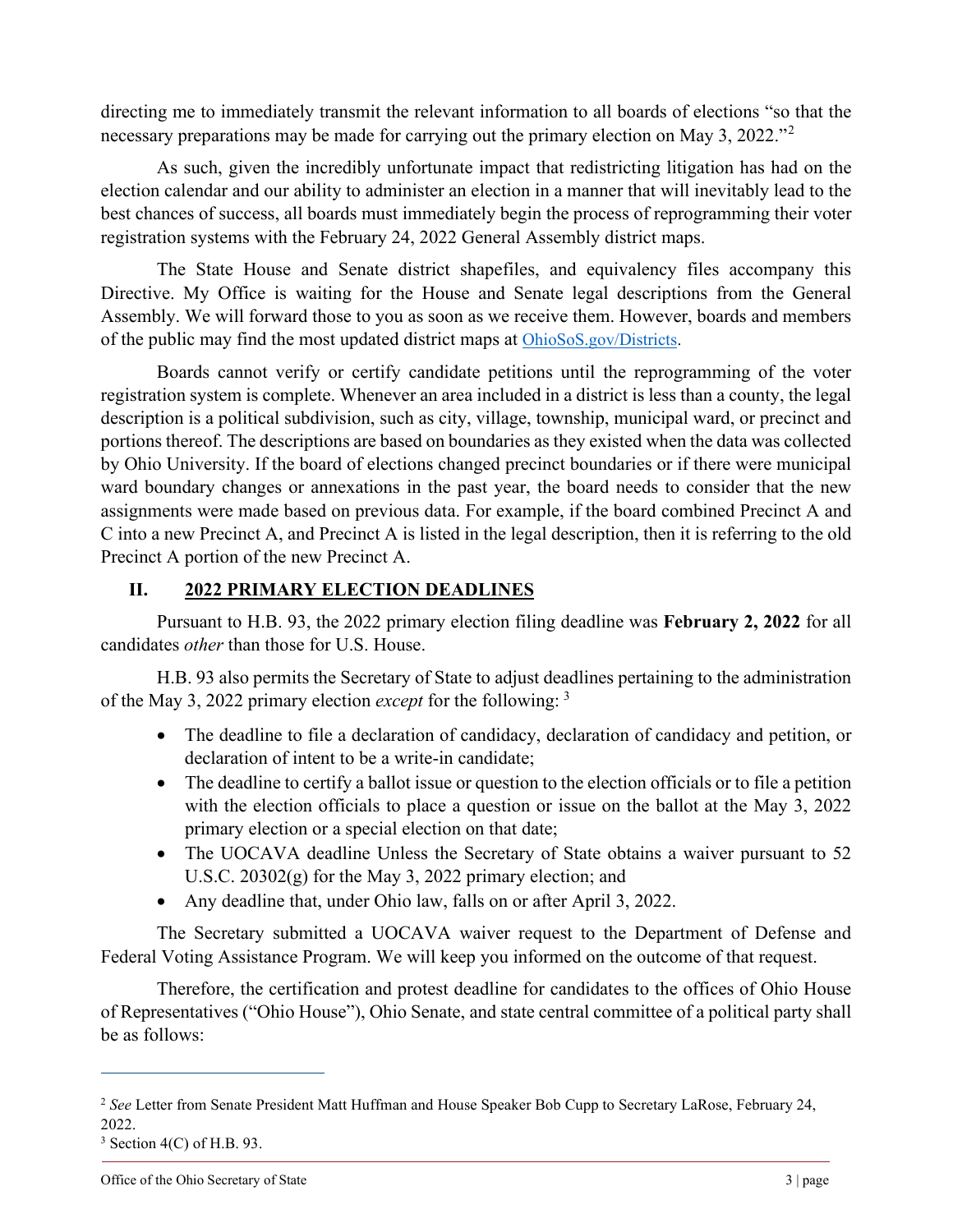- **Monday, March 14, 2022** Most populous county board of elections or board of elections must certify the validity and sufficiency of partisan candidate petitions and provide the names of the certified candidates to the less populous county board(s) of elections in the district, subject to any filers changing districts and completing their move by March 26, 2022. Boards cannot verify or certify candidate petitions until the reprogramming of the voter registration system is complete.
- **Thursday, March 17, 2022 –** Protests against partisan candidates for Ohio House, Ohio Senate, and state central committee of a political party (including write-in candidates) must be filed with the most populous county board of elections by 4:00 p.m.

Each board must be open to the public on Saturday, March 26, 2022, and must notify my Office no later than 4:00 p.m. on March 26, 2022 if a candidate for General Assembly, as of that date, has not become a resident of the district the filer seeks to represent, filed an addendum, and updated their voter registration record to reflect their new residency. My Office will issue a form of the ballot directive as soon as possible. Pending the outcome of the ongoing litigation mentioned above, the Secretary may establish or amend other deadlines and dates related to the administration of the May 3, 2022 primary election.

### **III. OHIO HOUSE AND SENATE CANDIDATES**

## **A. DECLARATION OF CANDIDACY, PETITION, NOMINATING PETITION, OR DECLARATION OF INTENT TO BE A WRITE-IN CANDIDATE**

### **i. REQUIREMENTS FOR FILING VALIDITY AND IDENTIFYING DISTRICTS**

For candidates for Ohio House and Ohio Senate, boards are prohibited from invalidating a declaration of candidacy, declaration of candidacy and petition, nominating petition, or declaration of intent to be a write-in candidate on the basis that it does not include the number of the district the filer seeks to represent or includes an incorrect district number.<sup>[4](#page-3-0)</sup> The appropriate document filed by the candidate shall be deemed to include the correct number of the applicable House or Senate district in which the filer (i.e. the candidate filing to run) for Ohio House or Ohio Senate currently resides.<sup>[5](#page-3-1)</sup>

On February 24, 2022, in conjunction with the Ohio Redistricting Commission's adoption of the new General Assembly district plan on February 24, 2022, the Commission approved a motion that I made to authorize me to issue to the boards of election directives by which House and Senate candidates who have filed to run shall comply with Article XI, Section 9(C), if any candidates wish to do so.

This statement made it clear that I have the responsibility to reasonably interpret the law to administer an election under such unprecedented time constraints. In the alternative, Section 9(C) of Article XI of the Ohio Constitution provides that when the Ohio Redistricting Committee adopts a new district plan pursuant to an order of the Ohio Supreme Court, as is currently the case, a candidate is allowed up to 30 days to change their residence to be eligible for election in a district in which the candidate may not currently reside. As such, boards are prohibited from invalidating a declaration of

<span id="page-3-0"></span> $4$  Section 4(B) of H.B. 93.

<span id="page-3-1"></span> $5$  Section 4(B) of H.B. 93.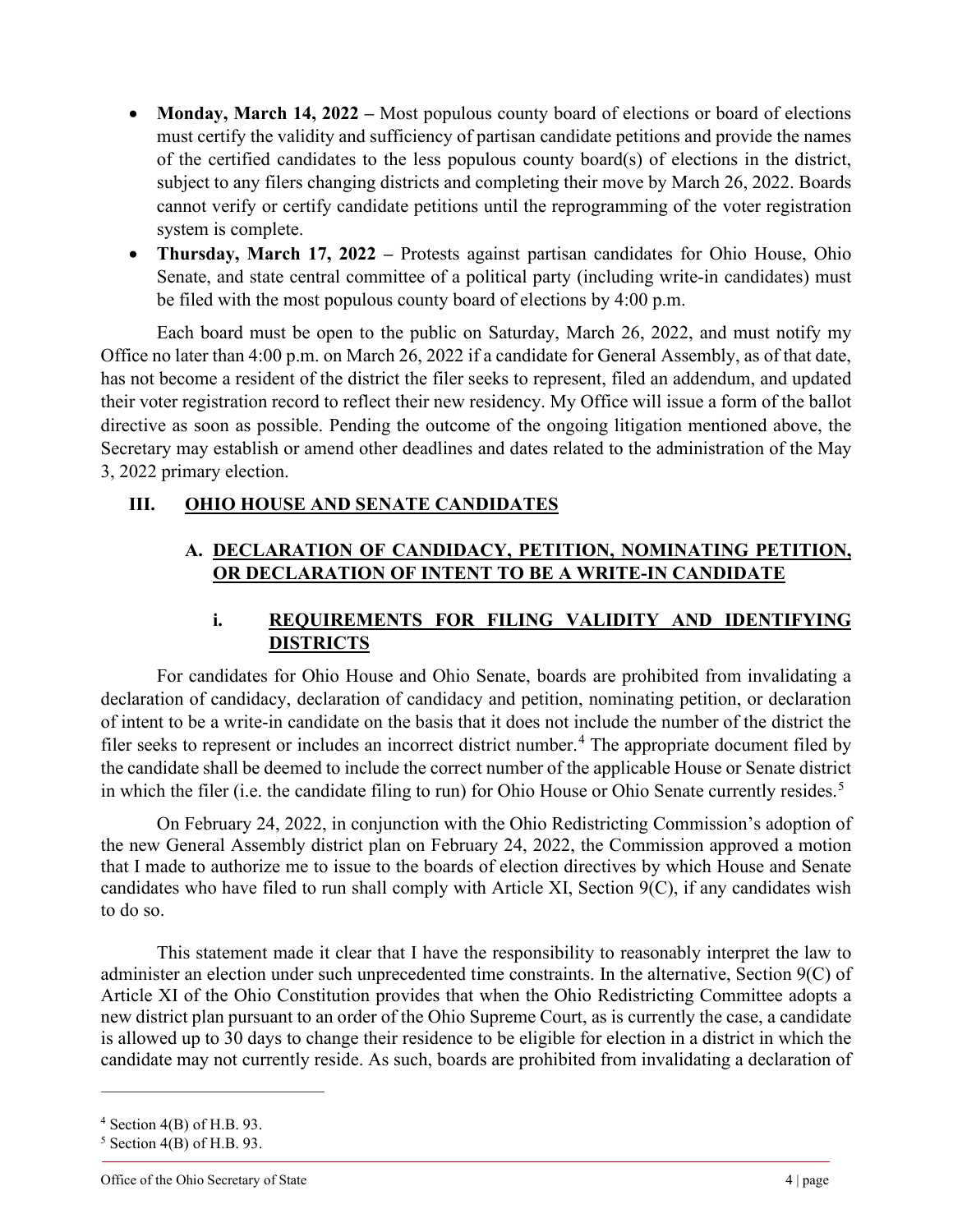candidacy, declaration of candidacy and petition, nominating petition, or declaration of intent to be a write-in candidate filed by a person seeking nomination for Ohio House or Ohio Senate on the basis that it contains the filer's former residence address that is *not* located in the district the filer seeks to represent.

Section 4(C) of H.B. 93 implements the broad constitutional provision in Article XI, Section 9(C) by requiring any such candidate to:

- (1) Become a resident of the district the filer seeks to represent;
- (2) File an addendum to the declaration of candidacy declaration of candidacy and petition, nominating petition, or declaration of intent to be a write-in candidate with the board of elections that indicates the filer's new address; and
- (3) Update their voter registration record to reflect their new residency.

The Redistricting Commission adopted the present General Assembly district plan on February 24, 2022. Thus, the 30-day period provided for by Article XI, Section 9(C) ends on March 26. 2022. The constitutional provision simply says that the new district plan "shall allow thirty days for persons to change residence in order to be eligible for election." Thus, Section 9(C)'s irreducible minimum is that any such candidate must be given 30 days to change their residence to run in another district.

While Section 4(C) of H.B. 93 attempts to implement Article XI, Section 9(C) by stating the three requirements that a candidate must undertake to qualify under Section 9(C) to run in another district, I am interpreting Section 4(C) of H.B. 93 to mean that as long as we allow any such candidate the constitutionally required 30 days to change their residence, which we are, the constitutional requirement is satisfied.

Thus, the requirement in Section  $4(C)(1)(b)$  of filing the addendum indicating an intention to run in another district can be done as the first step in the process, not the second step. Once a candidate files the addendum with the board stating their intention to be a candidate in another district, the candidate may later perfect their residency in the new district and change their voter registration to the new district within the remainder of the 30-day period.

Thus, I am instructing all boards of election with which an Ohio House or Ohio Senate candidate filed petitions to immediately:

- (1) Contact all such candidates by phone and/or email, inform them of this constitutional provision, and inquire of each of them whether they intend to change their residence to run in another district and confirm such contact with any candidate by **March 1, 2022.**
- (2) Ask all such House and Senate candidates who may wish to change their residence to run in another district to file the addendum contemplated by Section  $4(C)(1)(b)$  of H.B. 93 with the board the no later than **4:00 p.m. on March 10, 2022.**
- (3) Provide all such House and Senate candidates with the attached template of the addendum contemplated by Section  $4(C)(1)(b)$  of H.B. 93. The attached addendum template includes not only a space for the filer's new residence address, but in lieu of an actual new residence address, the template alternatively includes space in which the filer may simply state an indication of the filer's intent to change their residence to a new district the filer seeks to represent.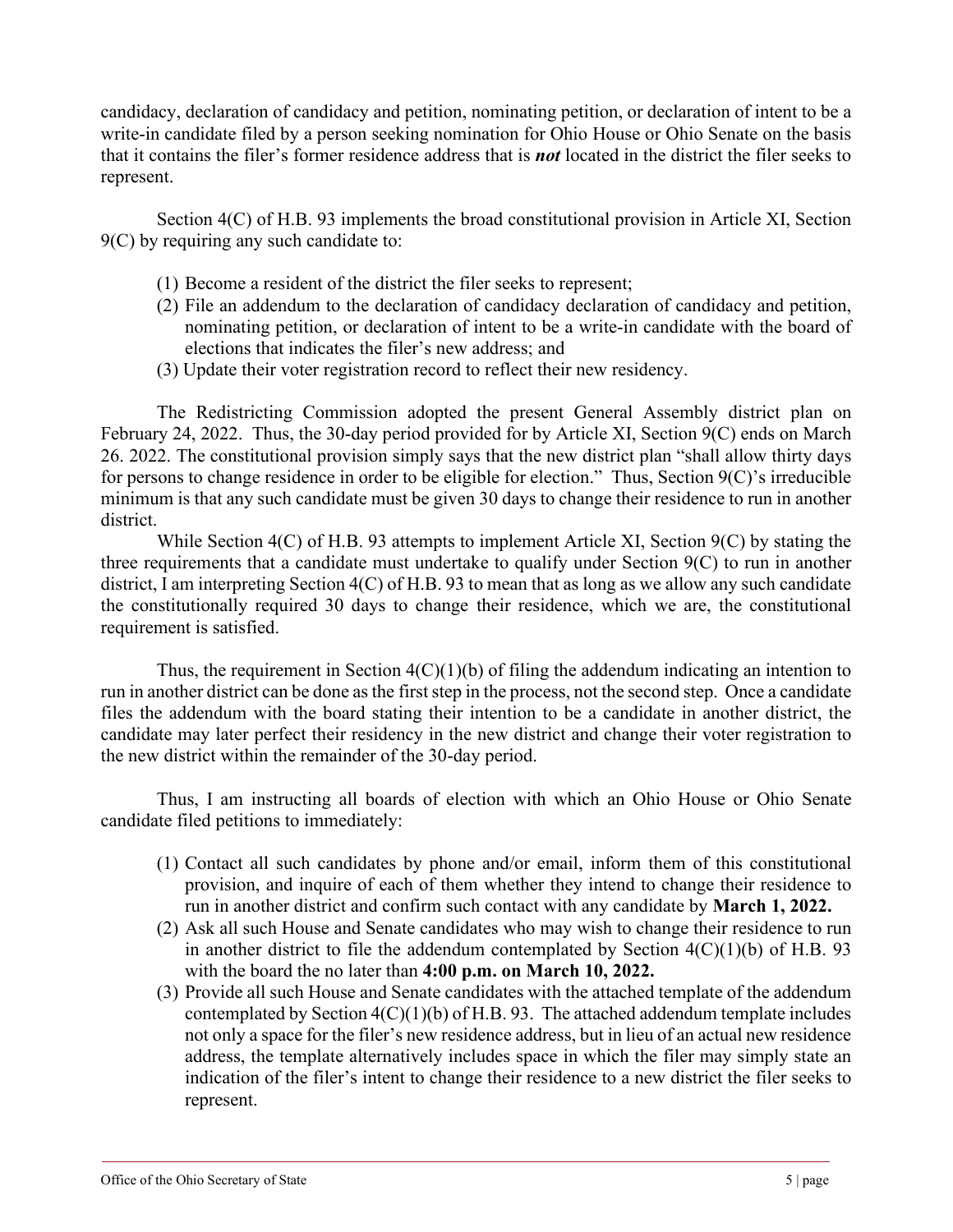- (4) If a candidate files the addendum with the board, then on whatever date a candidate files the addendum with the board, whether that addendum lists a new residence address or simply states the filer's intention to change their residence to a new district the filer seeks to represent, the board shall immediately begin to verify the signatures on the filer's petition under this section based on either the filer's new residence address or the new district the filer has indicated they now seek to represent.
- (5) If a candidate who has filed with the board has not filed the addendum with the board by **4:00 p.m. on March 10, 2022**, the board shall begin to verify the signatures on the filer's petition under this section based on the filer's residence address as stated in their declaration of candidacy and petition, nominating petition, or declaration of intent to be a write-in candidate.
- (6) Notify my Office no later than **4:00 p.m. on March 26, 2022** if a candidate for General Assembly, as of that date, has not become a resident of the district the filer seeks to represent, filed an addendum, and updated their voter registration record to reflect their new residency.

However, even if a candidate files the addendum with a board of elections, the board must invalidate an Ohio House or Ohio Senate declaration of candidacy declaration of candidacy and petition, nominating petition, or declaration of intent to be a write-in candidate if the filer *does not* take **all** three actions required in Section 4(C) of H.B. 93 on or before **March 26, 2022.**

### **ii. REQUIREMENTS FOR SIGNATURE VALIDITY**

Boards are prohibited from invalidating a signature on a declaration of candidacy and petition or nominating petition filed by a person seeking nomination for Ohio House or Ohio Senate on the ground that the signer does not reside in the *new* district the filer seeks to represent (i.e., per the plan the Ohio Redistricting Commission adopted on February 24, 2022) so long as:

- (1) The House or Senate district in which the filer resided under the General Assembly district plan adopted by the Ohio Redistricting Commission in September 2021 had territory in the county in which the signer resides; **and**
- (2) The *new* House or Senate district the filer seeks to represent has territory in the county in which the signer resides.<sup>[6](#page-5-0)</sup>

Attached with this Directive is a list of counties within each district under the General Assembly district plan adopted by the Ohio Redistricting Commission in September 2021 and a list of counties within each district under the General Assembly district plan adopted by the Ohio Redistricting Commission on February 24, 2022.

Moreover, boards are prohibited from invalidating a signature on a declaration of candidacy and petition or nominating petition filed by a person seeking nomination for Ohio House or Ohio Senate on the ground that the signature was signed before a district plan for Ohio House of Representatives was adopted or enacted or took effect, provided that a signature on a nominating petition is not valid if it is dated more than one year before the date the nominating petition is filed.<sup>[7](#page-5-1)</sup>

<span id="page-5-0"></span><sup>&</sup>lt;sup>6</sup> Section 4(D)(2)-(3) of H.B. 93.<br><sup>7</sup> Section 4(F) of H.B. 93.

<span id="page-5-1"></span>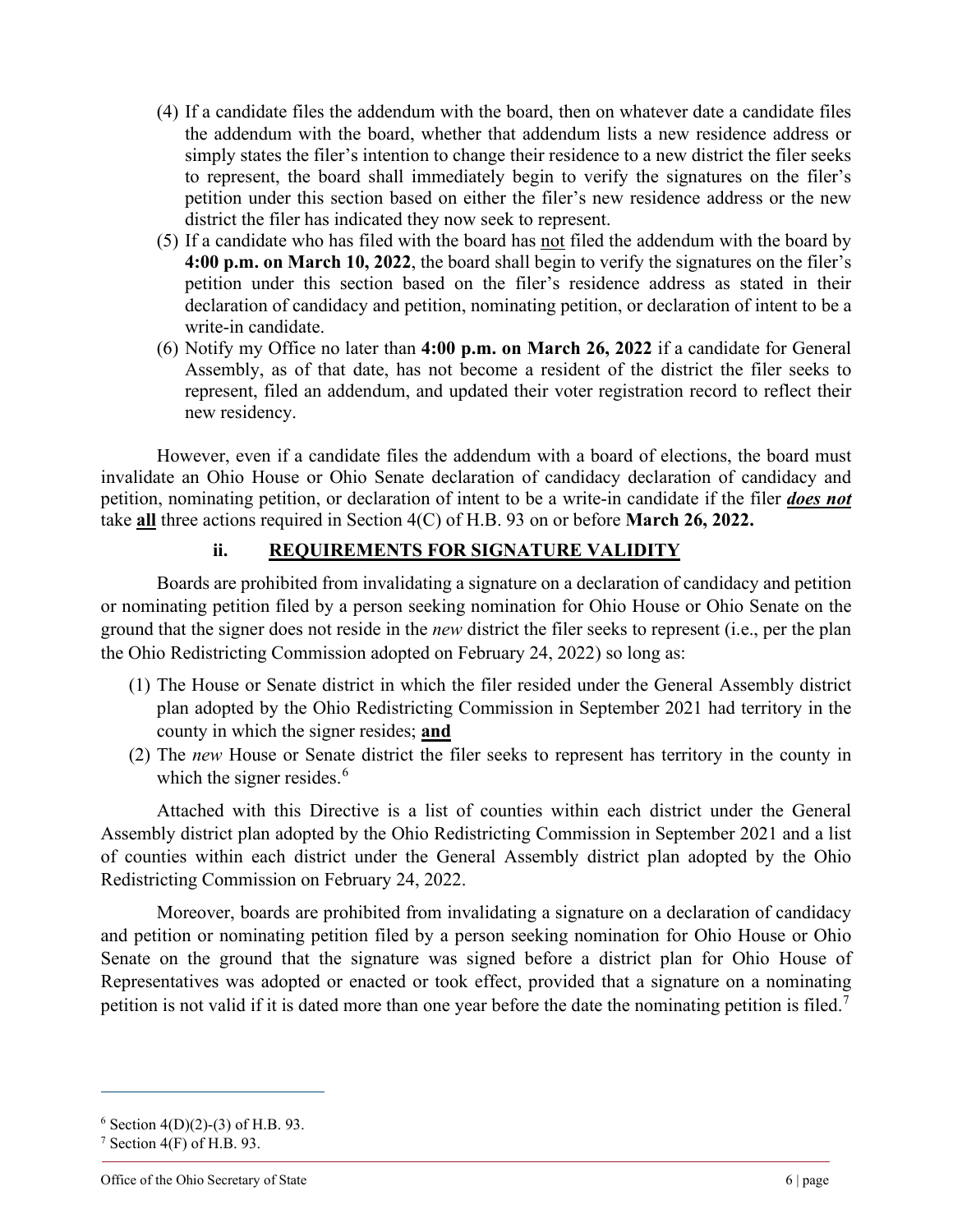#### **IV. CANDIDATE FOR STATE CENTRAL COMMITTEE OF A POLITICAL PARTY**

## **A. DECLARATION OF CANDIDACY, PETITION, NOMINATING PETITION, OR DECLARATION OF INTENT TO BE A WRITE-IN CANDIDATE**

## **i. REQUIREMENTS FOR FILING VALIDITY AND IDENTIFYING DISTRICTS**

Boards are prohibited from invalidating a declaration of candidacy, declaration of candidacy and petition, nominating petition, or declaration of intent to be a write-in candidate filed by a person seeking nomination for the state central committee of a political party on the basis that is does not include the number of the district the filer seeks to represent or that it includes an incorrect district number. If the filer seeks nomination for the office of the state central committee of a political party, the document shall be deemed to include the number of the applicable district in which the filer resides.[8](#page-6-0)

#### **ii. REQUIREMENTS FOR SIGNATURE VALIDITY**

Boards are prohibited from invalidating a signature on a declaration of candidacy and petition or nominating petition filed by a person seeking nomination for the office of state central committee of a political party on the ground that the signature was signed before a district plan of the applicable type was adopted or enacted or took effect, provided that a signature on a nominating petition is not valid if it is dated more than one year before the date the nominating petition is filed.<sup>[9](#page-6-1)</sup>

#### **a. SENATE DISTRICTS**

If the state central committee of a political party representation is based on Senate districts, boards are prohibited from invalidating a signature on a declaration of candidacy and petition or nominating petition filed by a person seeking nomination for the office of state central committee of a political party on the ground that the signer does not reside in the district the filer seeks to represent so long as the filer seeks nomination for the office of member of the state central committee of a political party to represent a Senate district and:

(1) The Senate district in which the filer resided under the General Assembly district plan adopted by the Ohio Redistricting Commission in September 2021 had territory in the county in which the signer resides; **and**

(2) The *new* Senate district the filer seeks to represent has territory in the county in which the signer resides. $10$ 

<span id="page-6-0"></span><sup>8</sup> Section 4(B) of H.B. 93.

<span id="page-6-1"></span> $9$  Section 4(F) of H.B. 93.

<span id="page-6-2"></span> $10$  Section 4(D)(5) of H.B. 93.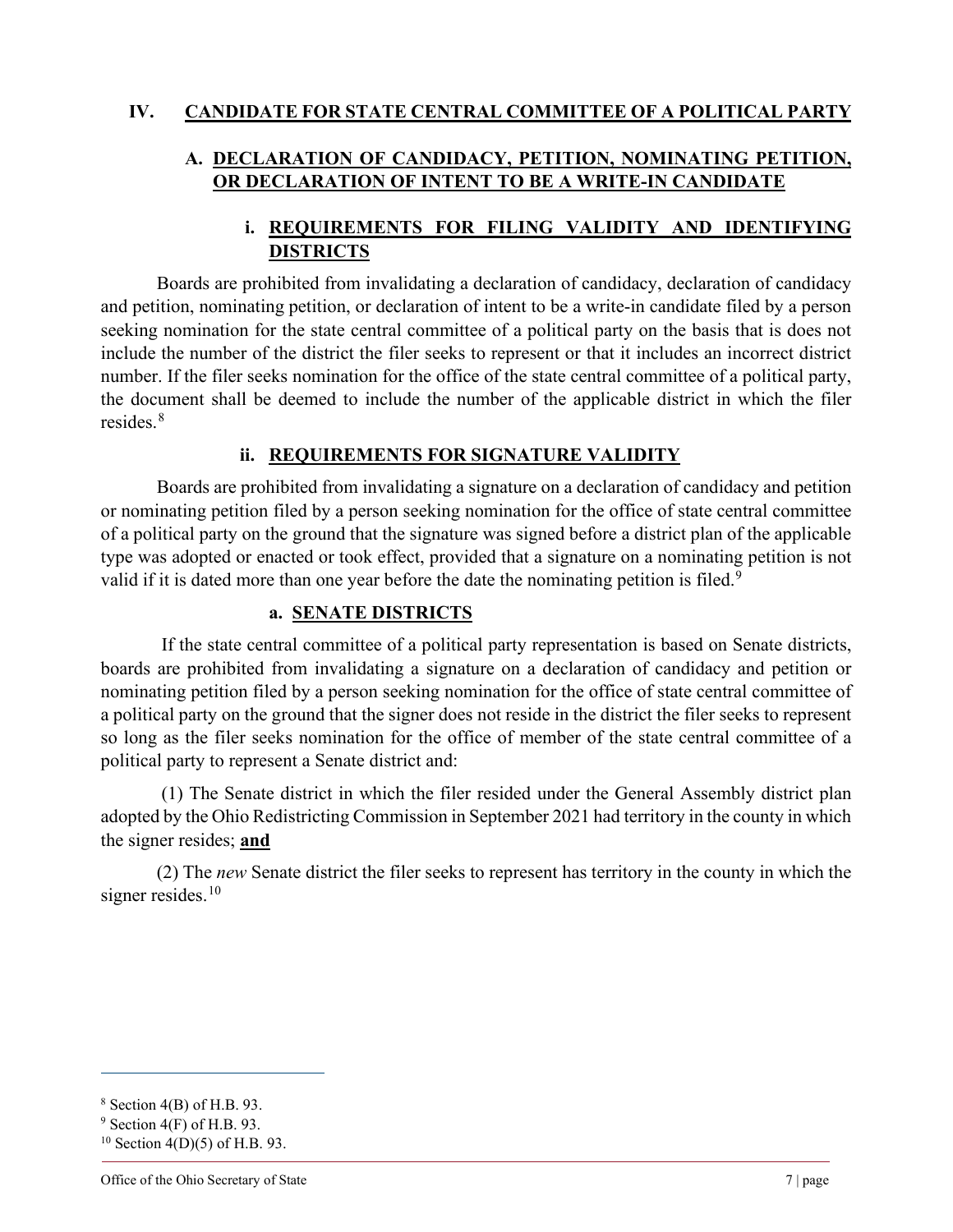# **V. TRANSFER OF DECLARATION OF CANDIDACY, DECLARATION OF CANDIDACY AND PETITION, NOMINATING PETITION, OR DECLARATION OF INTENT TO BE A WRITE-IN CANDIDATE**

Please review [Directive 2022-03](https://www.sos.state.oh.us/globalassets/elections/directives/2022/dir2022-03.pdf) and the following instruction set forth below.

#### **A. GENERAL ASSEMBLY AND STATE CENTRAL COMMITTEE PETITIONS**

As you know, the filing deadline for General Assembly declaration of candidacy, declaration of candidacy and petition, nominating petition, or declaration of intent to be a write-in candidate was February 2, 2022 with the most populous county board of elections pursuant to the January 22, 2022 Ohio Redistricting Commission maps. The Ohio Supreme Court invalidated those maps on February 7, 2022. The Ohio Redistricting Commission passed new Ohio House and Senate maps on February 24, 2022. As such, the most populous county may have changed. If a candidate *properly* filed their declaration of candidacy, declaration of candidacy and petition, nominating petition, or declaration of intent to be a write-in candidate properly in the most populous county board of elections under the January 22, 2022 map by February 2, 2022, then the board of elections is required to promptly transfer that declaration of candidacy, declaration of candidacy and petition, nominating petition, or declaration of intent to be a write-in candidate to the new most populous county board of elections pursuant to Section 4(E) of H.B. 93.

### **B. U.S. HOUSE PETITIONS**

Conversely, the Ohio Redistricting Commission has not passed congressional district maps. District maps may not exist prior to the March 4, 2022 filing deadline for congressional candidates. If new congressional district maps do not exist prior to the March 4, 2022 filing deadline and a candidate has not yet filed their petition, those candidates for U.S. House must file in the most populous board of elections pursuant to the district maps set forth in S.B. 258. That list is attached.

If the Ohio Redistricting Commission passes a new congressional district map prior to the March 4, 2022 filing deadline, and a candidate has not yet filed their petition, that candidate should file their petition with the most populous county under the new district map.

However, if a candidate has already properly filed their petition prior to the Ohio Redistricting Commission passing a new map but prior to the filing deadline with the most populous county board of elections pursuant to S.B. 258, and the most populous county board of elections has changed under the new congressional district map, that board of elections must transfer that filing to the new most populous county board of elections pursuant to the new map.

If the Ohio Redistricting Commission does pass a new congressional district map following March 4, 2022, and the most populous county changed, the board of elections that the declaration of candidacy, declaration of candidacy and petition, nominating petition, or declaration of intent to be a write-in candidate was filed in must transfer that filing to the new most populous county board of elections pursuant to the new map.

If the General Assembly makes any changes to the election administrative procedures in temporary law, my Office will issue guidance as soon as possible.

Each board of elections director must share this Directive with its legal counsel, the county prosecuting attorney, and voter registration system and voting system vendors as soon as possible. If